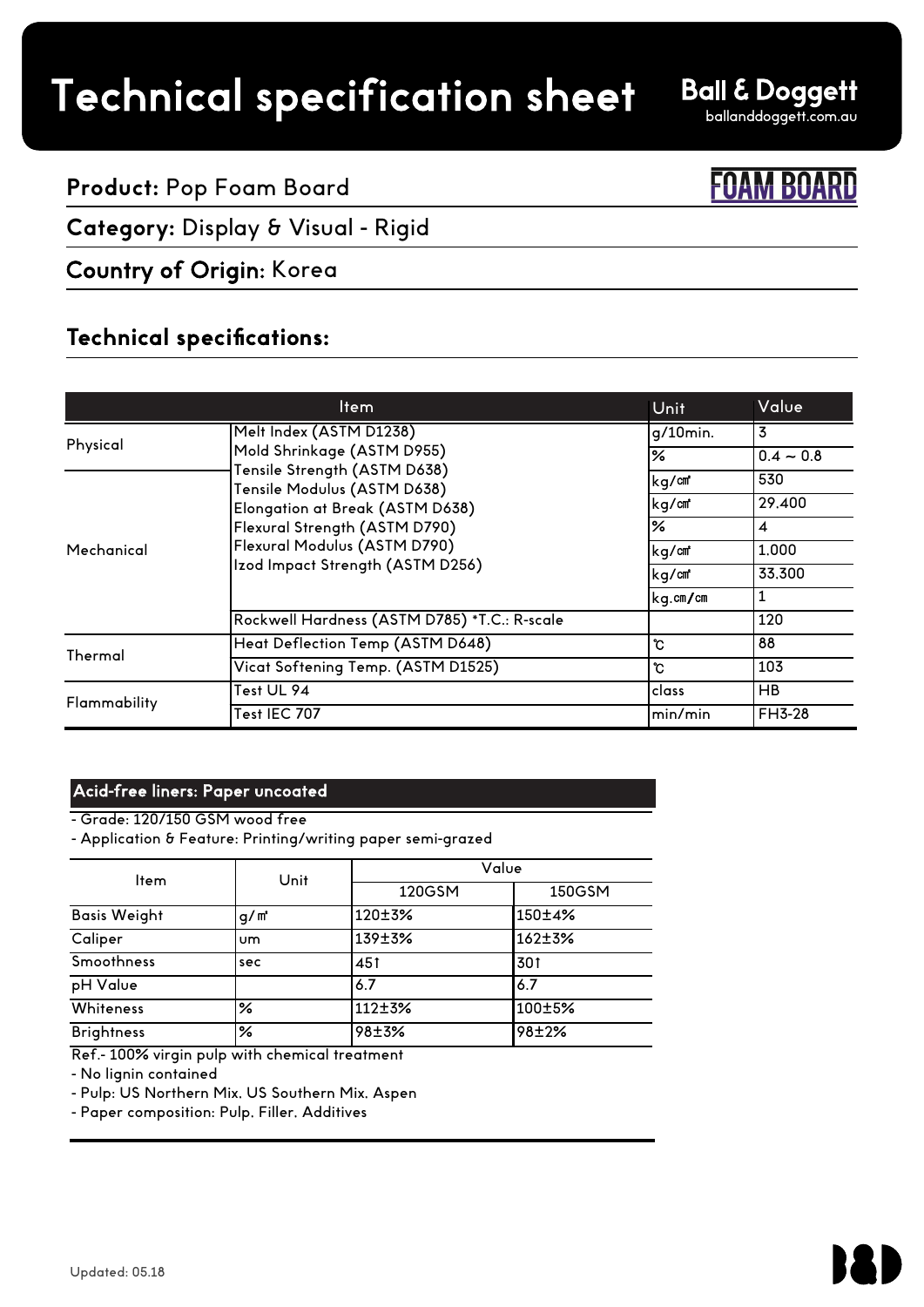Film liners for digital printing: PE matte film

Thickness: 25 um

Finish: On standard paper liners

### Aluminum liners

- Aluminum thickness : 6.3 um

- White film thickness (SOL) : 25um

- Application & Feature: Heavy-duty

| mounting                                        |         |        | SOL          |              | <b>PM</b>   |
|-------------------------------------------------|---------|--------|--------------|--------------|-------------|
| <b>Item</b>                                     | Unit    |        | Value        |              | Value       |
|                                                 |         | Paper  | Aluminum     | Paper (Acid- | Aluminum    |
| <b>Basis Weight</b>                             | $q/m^2$ | 200±5% | 0.01878±3    | 90±3%        | 0.01878±3   |
| Caliper                                         | um.     | 202±5% | $6.3 \pm 5%$ | 103±3%       | 6.3±5%      |
| <b>Smoothness</b>                               | sec     | 501    |              | 601          |             |
| pH Value                                        |         | 7.2    | $7.5 - 8.5$  | 6.7          | $7.5 - 8.5$ |
| <b>Whiteness</b>                                | ℅       | 126±3% |              | 112±3%       |             |
| <b>Brightness</b>                               | ℅       | 100±3% |              | 98±3%        |             |
| Ref.-100% virgin pulp with chemical treatment   |         |        |              |              |             |
| - No lignin contained                           |         |        |              |              |             |
| - Pulp: US Northern Mix, US Southern Mix, Aspen |         |        |              |              |             |

- Paper composition: Pulp, Filler, Additives

| - Grade: 120/150 GSM wood free |        |                                                                                                              |
|--------------------------------|--------|--------------------------------------------------------------------------------------------------------------|
|                                | Value  |                                                                                                              |
|                                | 120GSM | 150GSM                                                                                                       |
| q/m'                           | 120±3% | 150±4%                                                                                                       |
| um.                            | 139±3% | $162 + 3%$                                                                                                   |
| sec                            | 451    | 301                                                                                                          |
|                                | 6.7    | 6.7                                                                                                          |
| ℅                              | 112±3% | 100±5%                                                                                                       |
| ℅                              | 98±3%  | 98±2%                                                                                                        |
|                                | Unit   | - Application & Feature: Printing/writing paper semi-grazed<br>Ref.-100% virgin pulp with chemical treatment |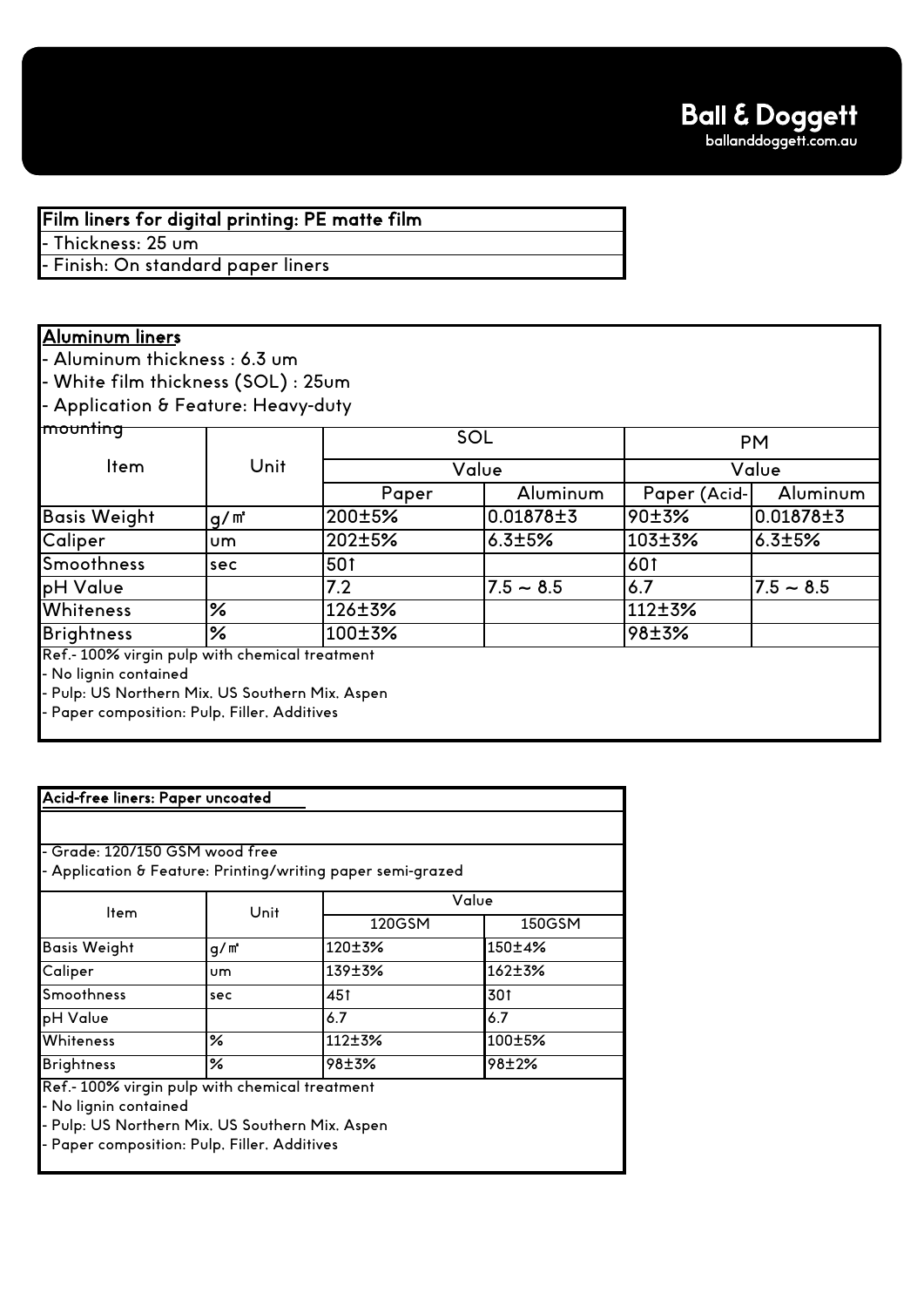#### Color liners: Paper uncoated

- Grade: 120 GSM wood free - Application & Feature: Point of purchase displays

| Unit                                                                                                | Value                                      |
|-----------------------------------------------------------------------------------------------------|--------------------------------------------|
| $q/m^2$                                                                                             | 120±5%                                     |
| <b>um</b>                                                                                           | 160±10%                                    |
| sec                                                                                                 | 201                                        |
|                                                                                                     | 7.2                                        |
| Ref.- 100% virgin pulp with chemical treatment<br>- Pulp: US Northern Mix, US Southern Mix, Aspen - |                                            |
|                                                                                                     | Paper composition: Pulp, Filler, Additives |

| Glue                            |                                                  |                                                  |  |
|---------------------------------|--------------------------------------------------|--------------------------------------------------|--|
| ltem                            | Glue for lamination of paper on foam core        | Glue for Self-Adhesive                           |  |
| Appearance                      | Milky white emulsion                             | Yellow transparent viscous                       |  |
| Non-volotile(WT%)               | 50±1%                                            | $62 + 2%$                                        |  |
| Viscosity                       | 1500~2000(CPS/23℃)                               | 4000±500(CPS/25℃)                                |  |
| pH                              |                                                  | 4                                                |  |
| Main composition                | Vinyl Acetate Monomer<br>Vinyl Acetate Copolymer | Acrylic ester copolymer<br>Ethyl Acetat, Toluene |  |
| Solubility in water             | Dilute                                           | Solvent-solution                                 |  |
| Basis Weight (g)                | $25 - 35$                                        | $35 - 45$                                        |  |
| $C$ aliper $(\mu m)$            | $20 - 30$                                        | $40 - 50$                                        |  |
| Release paper weight (g)        |                                                  | 150±3                                            |  |
| Release paper caliper $(\mu m)$ |                                                  | 160±3                                            |  |

| Dimensional tolerances                                                    |
|---------------------------------------------------------------------------|
| Thickness: $+ - 0.5 \sim 1$ mm                                            |
| Length and Width: + - 2.1mm (1/12")                                       |
| Squareness: Diagonals within 3.2mm (1/8")                                 |
| Flatness (Standard liners) : Bend of 10 degrees compared to straight line |
| Flatness (Adhesive liners) : Bend of 15 degrees compared to straight line |